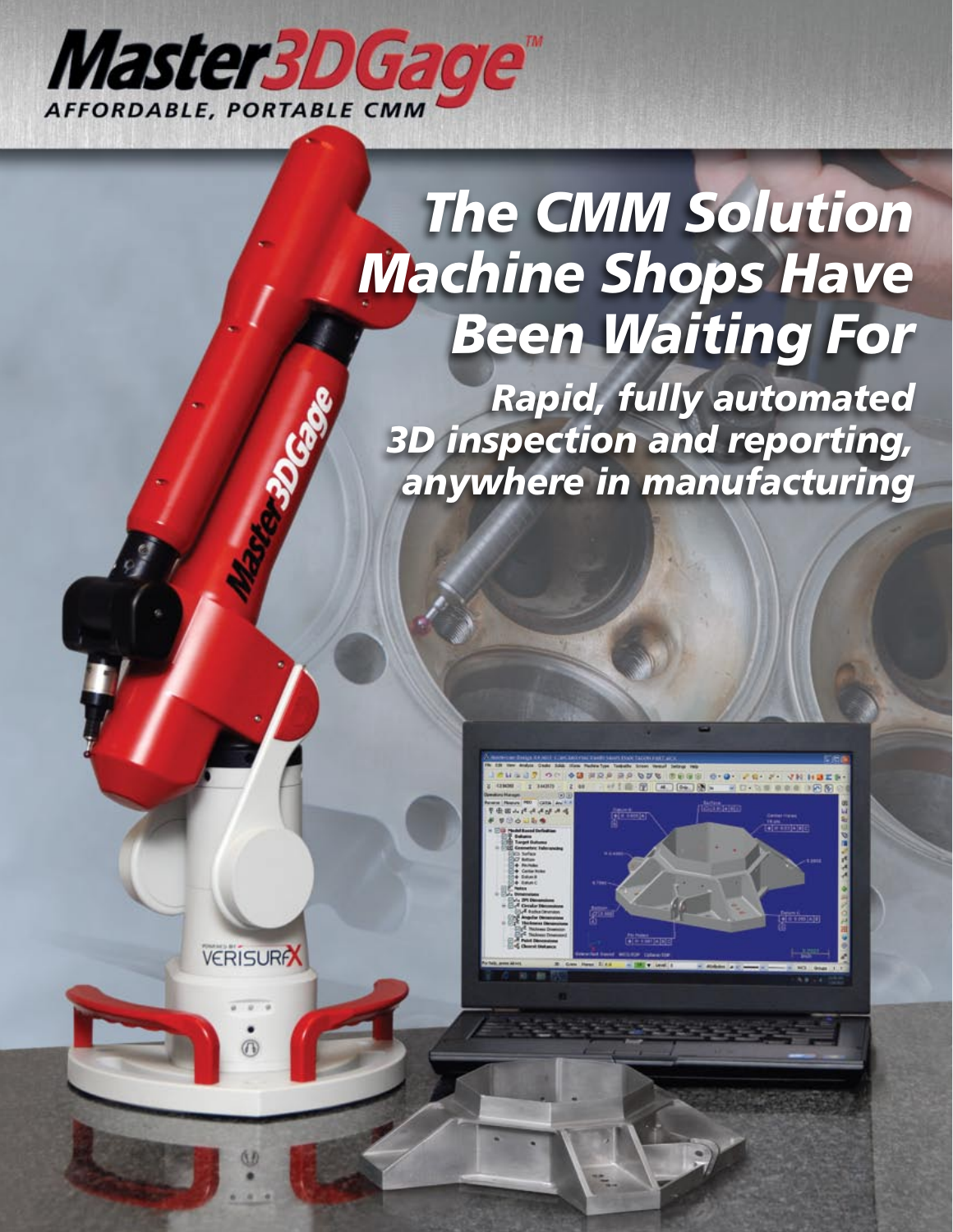

## *Digital 3D Inspections Made Easy*

The new PC-based Master3DGage™ portable CMM system uses precise, 3D model-based software to quickly and accurately verify part quality—right on a CNC machine or anywhere else in the manufacturing process. There's no metrology experience needed. Just align the part, inspect it, and report it. First article inspections that used to take hours or days now take just minutes. Use the internal battery to inspect parts where you want, when you want, without being tethered to an AC outlet.

#### *Greater productivity for all types of inspections*

Master3DGage's handy, quick-mount CMM system allows easy setup for on-demand measurement and inspections anywhere on the shop floor. Mount Master3DGage<sup>™</sup> right to your machine and check parts quickly, without removing them. In-process verification eliminates worries associated with repositioning parts. Finish typical inspections, such as blueprint, in-process, incoming, first article and final inspections, quickly—with surprising ease and accuracy. Measurement reports are generated automatically, using industry standard formats, so you will know immediately whether parts are in or out of tolerance.

inspection is affordable. Master3DGage $M$  the affordable CMM solution you've been waiting for.

#### *Scrap rates drop. Profits soar.*

Powered by Verisurf's world-class, model-based software, Master3DGage™ maintains precise digital workflow, from the start of your inspection to the end. The ability to precisely pinpoint and resolve quality issues in real time helps reduce scrap, improve efficiency and boost the productivity of every machine. Bottom line? With the new Master3D $G$ age<sup> $M$ </sup> you'll do more work, with less rework—because both process and results are repeatable, even during high-volume production.

Master3DGage<sup>™</sup> is priced thousands under many less-robust systems, proving model-based

**VERISUR** 

**Align:** Quickly automate alignment by picking targets on CAD features (datums). Run the routine by probing each target on the part. The Master3DGage<sup>™</sup> software walks you through



#### *Quality production has never been easier*

In a production environment, time is money. But historically, non-digital manual and 2D parts inspections have been very labor intensive. With Master3DGage<sup> $M$ </sup>, simplicity and ease of use are designed right in, so that even those with little or no metrology experience can get up to speed quickly. Controls and interface are easy and

straightforward, so users spend less time scrolling through screens and more time making quality parts.



#### *Ultra-accurate, six-axis metrology*

Nearly as impressive as its software is the compact CMM it drives: an integrated Hexagon Metrology, six-axis CMM—among the world's most accurate—with a remarkable measuring volume of 1.2m (4ft). This



**Master3DGage** 

feature provides superior dimensional control of parts, tooling, molds, castings and more. The innovative counterweight design eliminates user fatigue and assures exceptional accuracy over the full range of measurements. The ergonomic wrist and intuitive, easy-to-reach controls increase comfort and simplify use.

#### *Industry leading price performance value*

*Productivity-minded machine shops seeking an affordable, best-in-class CMM will find everything they need in Master3DGagetm. Powered by Verisurf's industry-leading inspection software.*  *Finish inspections quickly and easily with high precision, including in-process (shown above), blueprint, incoming, first article and final inspections.*

#### *Inspections in three easy steps: Align, Inspect, Report*

the process with simple, step-by-step instructions.

**Inspect:** Inspect and view in real time by manually probing or by following automated inspection plans. Easily measure features from precise single points to point clouds. Powerful technology



displays variance between the 3D model and the part.

**Report:** Using the 3D CAD model as the nominal definition, the system quickly generates custom reports in industry standard formats, including GD&T constraints and color

deviation maps for clear, practical analysis.

#### *Schedule a demonstration today*

Rapid 3D inspections will take machine shop productivity and profits to a whole new level. Contact Master3DGage™ today to schedule a demonstration. Call toll free **866-340-5551** or visit **www.Master3DGage.com.**